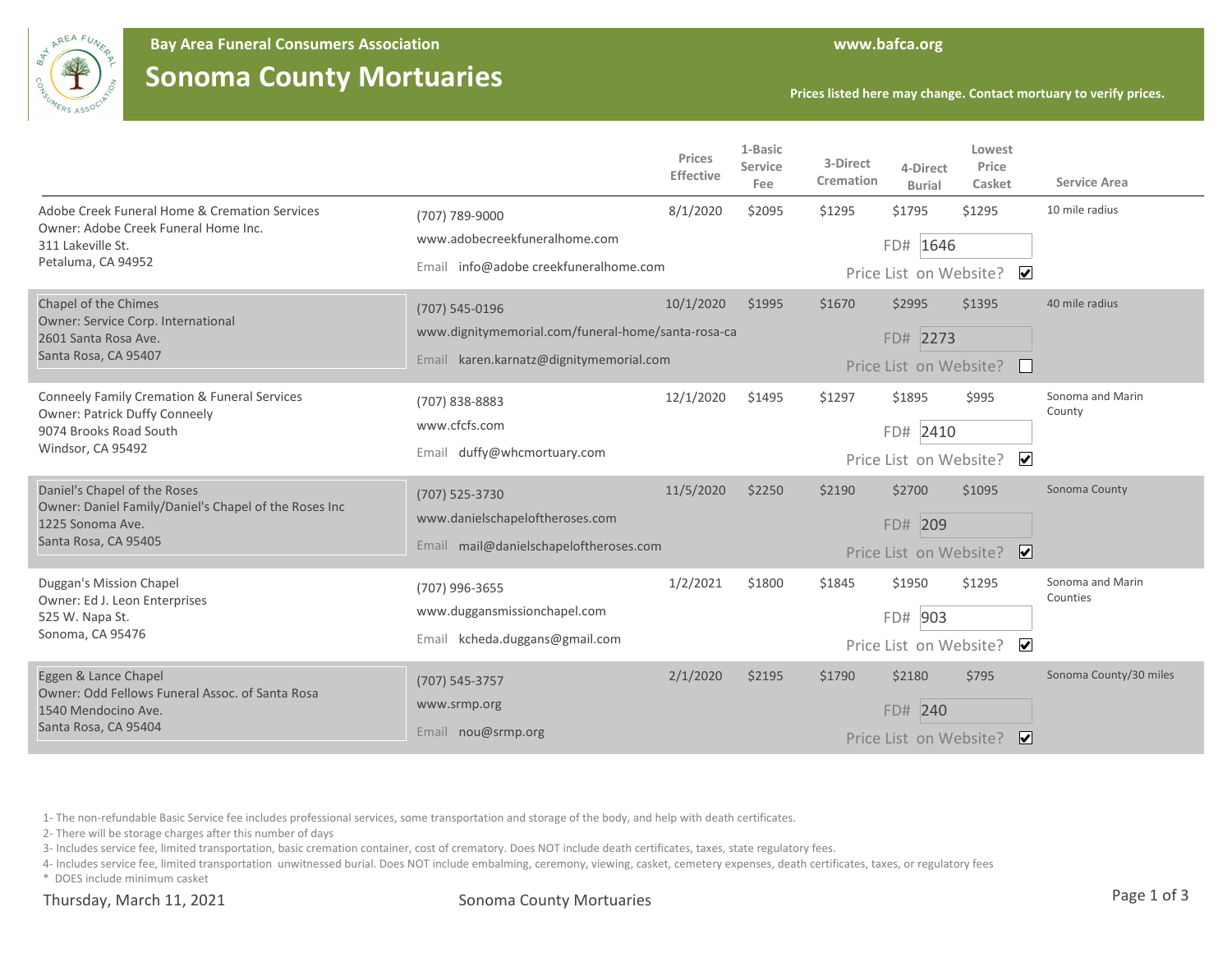|                                                                                                                                 |                                                                             | Prices<br><b>Effective</b> | 1-Basic<br><b>Service</b><br>Fee | 3-Direct<br>Cremation | 4-Direct<br><b>Burial</b>                              | Lowest<br>Price<br>Casket | <b>Service Area</b>                                      |
|---------------------------------------------------------------------------------------------------------------------------------|-----------------------------------------------------------------------------|----------------------------|----------------------------------|-----------------------|--------------------------------------------------------|---------------------------|----------------------------------------------------------|
| Fred Young Funeral Home<br>Owner: Odd Fellows Funeral Assn.<br>718 Healdsburg Ave., Ste. F<br>Healdsburg, CA 95446              | (707) 473-8431<br>www.fredyoungfuneralhome.org<br>Email ellyinfo@srmp.org   | 11/1/2019                  | \$2195                           | \$1780                | \$2180                                                 | \$395                     | Sonoma County/30 miles                                   |
|                                                                                                                                 |                                                                             |                            |                                  |                       | FD# 2212                                               |                           |                                                          |
|                                                                                                                                 |                                                                             |                            |                                  |                       | Price List on Website?                                 | $\overline{\mathbf{v}}$   |                                                          |
| Fred Young Funeral Home                                                                                                         | (707) 894-2540                                                              | 11/1/2019                  | \$2195                           | \$1780                | \$2180                                                 | \$395                     | Sonoma County, 30 miles                                  |
| Owner: Odd Fellows Funeral Assn.<br>428 N. Cloverdale Blvd.                                                                     | www.fredyoungfuneralhome.org                                                |                            |                                  |                       | FD# 1944                                               |                           |                                                          |
| Cloverdale, CA 94525                                                                                                            | Email ellyinfo@srmp.org                                                     |                            |                                  |                       | $\boxed{\blacktriangledown}$<br>Price List on Website? |                           |                                                          |
| Lafferty & Smith Colonial Chapel<br>Owner: Parent Funneral Chapel Inc.<br>4321 Sonoma Highway<br>Santa Rosa, CA 95409           | (707) 539-2921<br>www.laffertyandsmith.com                                  | 8/1/2019                   | \$1995                           | \$1600                | \$1985                                                 | \$360                     | Sonoma County                                            |
|                                                                                                                                 |                                                                             |                            |                                  |                       | FD# 356                                                |                           |                                                          |
|                                                                                                                                 | Email jsmith@parentsorensen.com                                             |                            |                                  |                       |                                                        | Price List on Website? ✔  |                                                          |
| Neptune Society of Northern California<br>Owner: Service Corp. International<br>1455 Santa Rosa Ave. B2<br>Santa Rosa, CA 95404 | (707) 525-9700<br>www.neptunesocietyofnortherncalif.com<br>Email            | 2/1/2021                   | \$950                            | \$2205                | n/a                                                    | n/a                       | Sonoma County<br>Cremations done by<br>Woodlawn of Colma |
|                                                                                                                                 |                                                                             |                            |                                  |                       | FD# 1334                                               |                           |                                                          |
|                                                                                                                                 |                                                                             |                            |                                  |                       | Price List on Website?                                 |                           |                                                          |
| Parent-Sorensen Mortuary & Crematory<br>Owner: Partent Funeral Chapel, Inc.<br>850 Keokuk St.<br>Petaluma, CA 94952             | (707) 763-4131<br>www.ParentSorensen.com<br>Email Andrea@ParentSorensen.com | 11/1/2019                  | \$2833                           | \$1600                | \$2325                                                 | \$360                     | Sonoma County                                            |
|                                                                                                                                 |                                                                             |                            |                                  |                       | FD# 12 & CR 91                                         |                           |                                                          |
|                                                                                                                                 |                                                                             |                            |                                  |                       | Price List on Website?                                 | $\blacktriangledown$      |                                                          |
| Parent-Soresnsen Mortuary & Cematory<br>Owner: Parent Funeral Chapel, Inc.<br>301 S. Main St.<br>Sebastopol, CA 95472           | (707) 829-5433<br>www.ParentSorensen.com<br>Email jsmith@ParentSorensen.com | 11/1/2020                  | \$2833                           | \$1600                | \$23250                                                | \$360                     | Sonoma County                                            |
|                                                                                                                                 |                                                                             |                            |                                  |                       | FD# 1415                                               |                           |                                                          |
|                                                                                                                                 |                                                                             |                            |                                  |                       | Price List on Website?                                 |                           |                                                          |
| Pleasant Hills Memorial Park & Mortuary<br>Owner: Six Redwoods Corp.<br>1700 Pleasant Hill Rd.<br>Sebastopol, CA 94572          | (707) 823-5042<br>www.pleasanthillsmemorialpark.com                         | 8/1/2020                   | \$2095                           | \$1595                | \$1795                                                 | \$1295                    | 10 mile radius                                           |
|                                                                                                                                 |                                                                             |                            |                                  |                       | FD# 1337                                               |                           |                                                          |
|                                                                                                                                 | Email info@pleasanthillsmemorialpark.com                                    |                            |                                  |                       | $\blacktriangledown$<br>Price List on Website?         |                           |                                                          |

1- The non-refundable Basic Service fee includes professional services, some transportation and storage of the body, and help with death certificates.

2- There will be storage charges after this number of days

3- Includes service fee, limited transportation, basic cremation container, cost of crematory. Does NOT include death certificates, taxes, state regulatory fees.

4- Includes service fee, limited transportation unwitnessed burial. Does NOT include embalming, ceremony, viewing, casket, cemetery expenses, death certificates, taxes, or regulatory fees

\* DOES include minimum casket